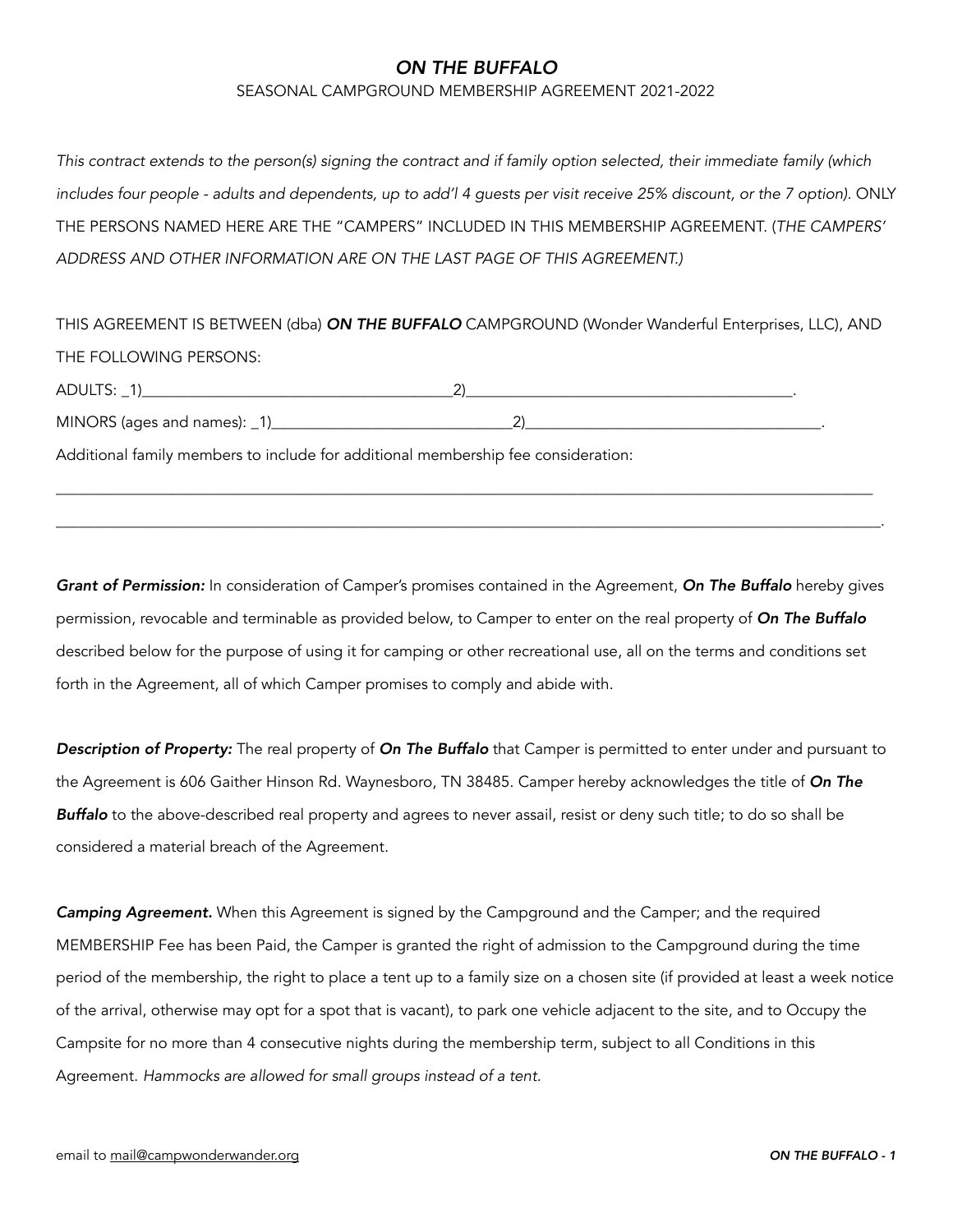### SEASONAL CAMPGROUND MEMBERSHIP AGREEMENT 2021-2022

*Guidelines and Regulations:* Camper acknowledges the contents of this Agreement, incorporated by reference and made a part hereof. It is Camper's responsibility to read and follow the Rules and Regulations. *On The Buffalo* may reasonably revise the Rules and Regulations and, upon doing so, *On The Buffalo* shall deliver, via email, a copy of the revised Rules and Regulations to Camper. Camping Family and all Guests shall abide by all Rules and Regulations, and failure to do so shall be considered a material breach of the Agreement. *All dependent children must be accompanied by one of the Primary Campers over 18.*

*Defined Terms.* Some of the terms used in this Agreement have definitions. Those terms are Capitalized and listed in the Definitions portion of this Agreement. The definitions stated in that section apply in this Agreement.

*Not A Lease.* This Agreement is a contract which is binding on both the Campground and the Camper. *This Agreement is not a lease of real estate. The Camper is not a tenant.* This Agreement is, for legal purposes, a license to use the property of the Campground on the conditions which are stated in this Agreement. The parties agree that the relationship between the parties is that of *On The Buffalo* and Camper, and in no way is *On The Buffalo* a landlord nor is Camper a tenant, and as such, the landlord/tenant laws of the State of Tennessee are inapplicable and not binding upon either party. The Agreement is, for legal purposes, a license to use the property of *On The Buffalo* on the conditions which are stated in the Agreement.

*Not a Residence or a Business.* Camper may not claim *On The Buffalo* Campground as their permanent address, voting address or other place of residence. Camper may not use the address for any personal business or such personal data such as insurance registration. Camper may not utilize the Campground for any business purposes such as, but not limited to, workshops, lessons, guiding, photo sessions, concerts or to use any of the amenities, flora and fauna for use in any business (no items may be removed including, but not limited to, rocks, flowers, trees, dirt, animals, etc.). Any group use such as for scouting or events must be organized and approved by *On The Buffalo* and is outside the purview of this agreement, although member discounts may be applied.

*Assigned Campsite/Campsite Options.* The Camper does not have exclusive rights to any of the campsites *On The Buffalo*. In order to reserve a particular site, the camper must make a reservation at least seven days prior, but no guarantee will be made that a particular site will be available even within that notification period. On these occasions, when preferred site is not available, the Camper will choose an alternative site for that visit. *The Camper agrees not to interfere or otherwise confront other guests that may be renting your preferred space.*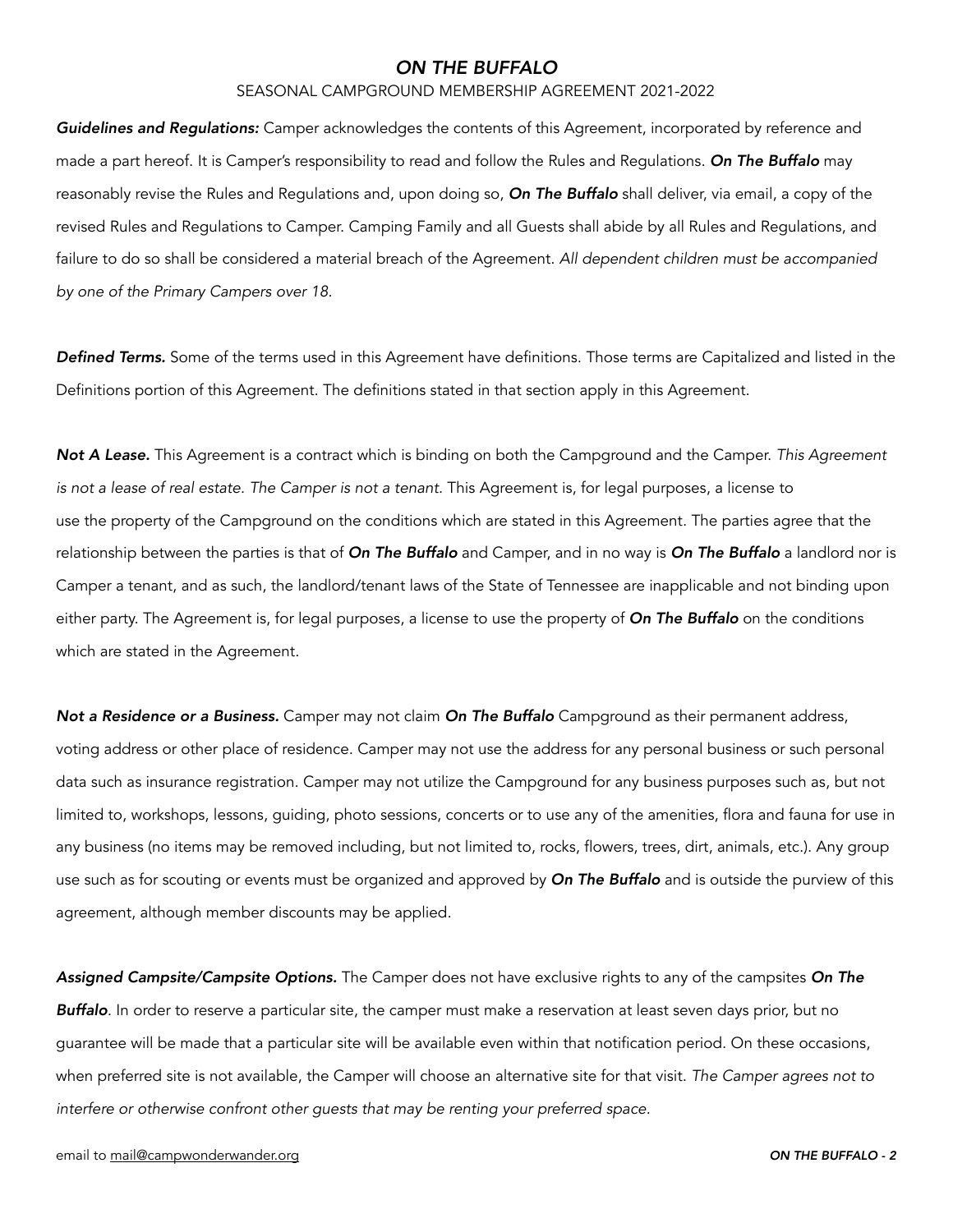#### SEASONAL CAMPGROUND MEMBERSHIP AGREEMENT 2021-2022

*No new structures* are to be erected (sheds, decks, docks, etc.), nor should substantial alterations be made by the Camper or anyone in the party. Camper agrees to not alter any natural elements including, but not limited to, using tools to chop down trees, carve or paint objects, dig or alter trails, etc.

*Period Of Use.* The Camper may choose seasonal or annual access to the land. Please indicate on the signature page. The Camper may access *On The Buffalo* during the day or overnight up to 4 consecutive nights each visit.

*Definitions.* These are the Definitions of the following words as those words are used in this Agreement:

Agreement: This Seasonal Campground Agreement between the undersigned person and the Campground. Camper: The person who signs this Agreement and the other persons who are named in the Agreement. Camping Family shall be defined as the Camper, Camper's spouse/partner, and his/her/their dependent children not to exceed age 18.

Campground: The *On The Buffalo* Campground.

Campsite: The area of land identified by the Campground which the Camper Occupies during the Period. Early Termination: The revocation by the Campground of a Camper's permission to Occupy a Campsite. Guest: A person who is authorized to Occupy the Campsite for the time permitted under this Agreement. Occupy: The physical presence of a Vehicle, a Camper or a Guest on the Campground or Campsite, whether or not staying overnight.

Notice: To inform a Camper or guest of a fact or condition related to this Agreement. Notice is given under this Agreement by informing any of the adult Campers of a fact or condition, except that Notice of Early Termination or Late Payment Fees shall be given in writing. If no adult Camper is present onsite, it is sufficient under this Agreement to place the Notice on the vehicle or email. Notice to the Campground must be given to the Campground manager.

Rules: Standards of conduct and expectations that are established by the Campground to maintain the harmonious and orderly ambience of the Campground and maximize the enjoyment of the Campers and Guests, as well as the General Obligation to behave in an orderly, polite manner which is respectful of other Campers. Unit: A recreational vehicle for use by a Camper and Guests. RV are only allowed at the entrance.

Pay: To satisfy the entire amount owed to the Campground, all obligations being due immediately; if a check or transfer is used, the obligation is not satisfied until the final credit has been given to the Campground.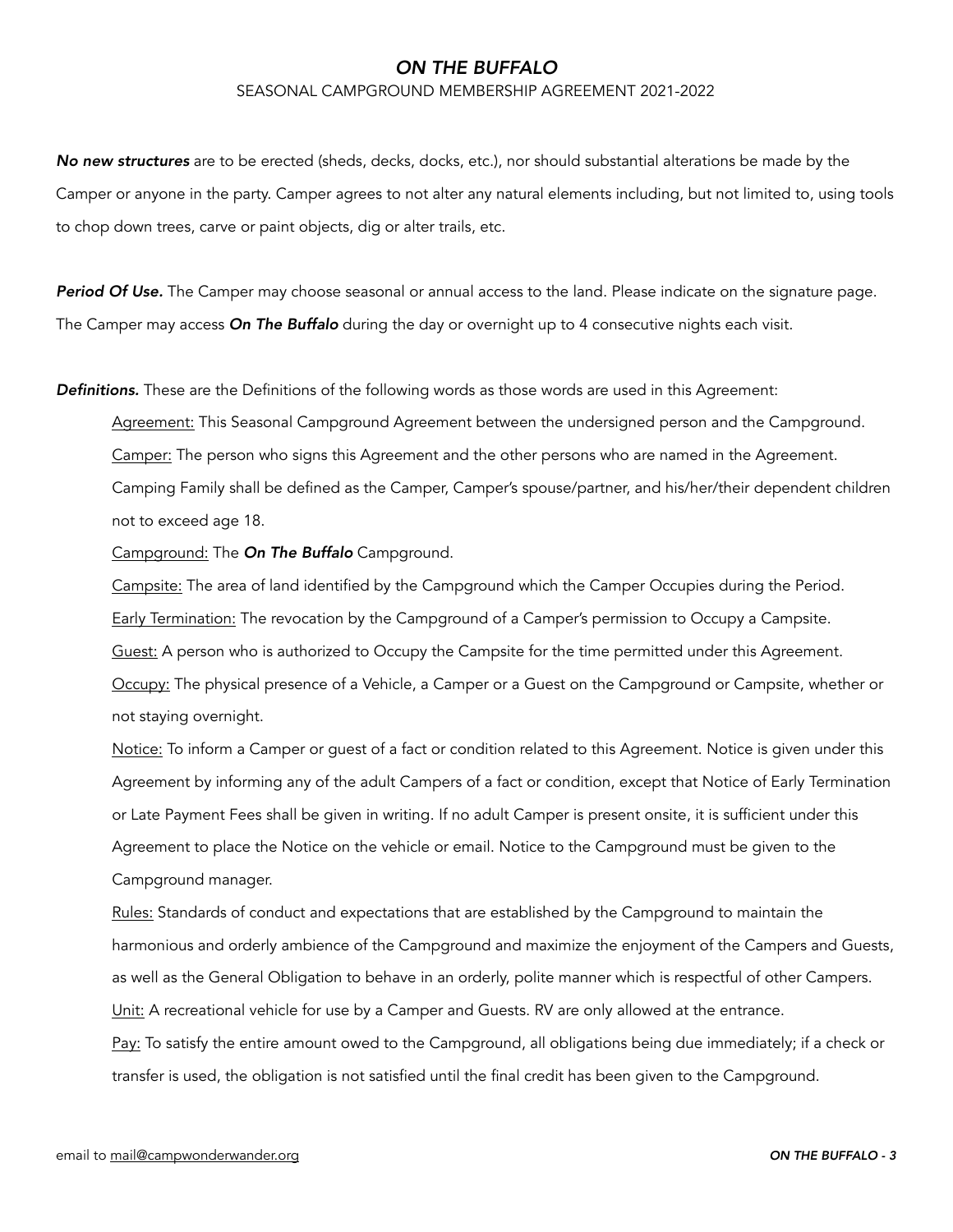### SEASONAL CAMPGROUND MEMBERSHIP AGREEMENT 2021-2022

### *Rules and Regulations:*

- 1. Occupancy and Guest Requirements:
	- A. *Definition of Occupancy:* For both married and unmarried couples, both parties will sign the seasonal contract agreement. This will give both parties access, and also makes both parties liable and bound to this contract. For a single individual, only he/she/they will have the controlling interest of the access. Occupancy of your site per visit is for you only. Access nor this agreement cannot be transferred to anyone.

#### B. *Occupancy and Guest Requirements:*

i) Your seasonal rate is based on 4 persons, adults and dependents. Single rate option available.

ii) There may be only 1 sleeping unit per site a maximum size of a family tent. The tent should not be in

 place for more than 4 consecutive nights. Hammocks may be considered for up to two people instead of a tent.

 iii) RVs are not included in site access. RVs may be parked at the entrance to *On The Buffalo* for a discounted nightly rate for members. There is no hookup for this parking area. The RV pad located at 599 Gaither Hinson Rd. (Camp Wonder Wander) is not included as access in this agreement.

iv) Guests of seasonal campers are the responsibility of the host seasonal camper.

v) All adult guests that stay overnight must stay in your tent, not in a separate car, van, motor home,

trailer, or tent on your site. Additional tents will have a membership discount per night.

vi) You may not sublease your access.

vii) All seasonal campers and their guests must abide by all campground rules.

viii) Only one vehicle is allowed near the tent site.

### C. *Restrictions on Access include:*

 i) No children under the age of 12 shall be allowed to stay in a tent placed on the Bluff. For groups with children under 12, please find another spot for the safety of all.

 ii) Only approved 4WD vehicles are allowed access to the River road. *Non 4WD vehicles are prohibited to go beyond the top of the bluff onto the river access road.*

 iii) Only one vehicle is allowed near the tent site. All additional vehicles shall be parked in the guest parking designated near the large live oak.

### D. *Vehicle access:*

 i) Camper will receive car passes for their registered vehicles, to be displayed on the lower right-hand corner of the front windshield when parked on the property. Guest restrictions, regulations, rules and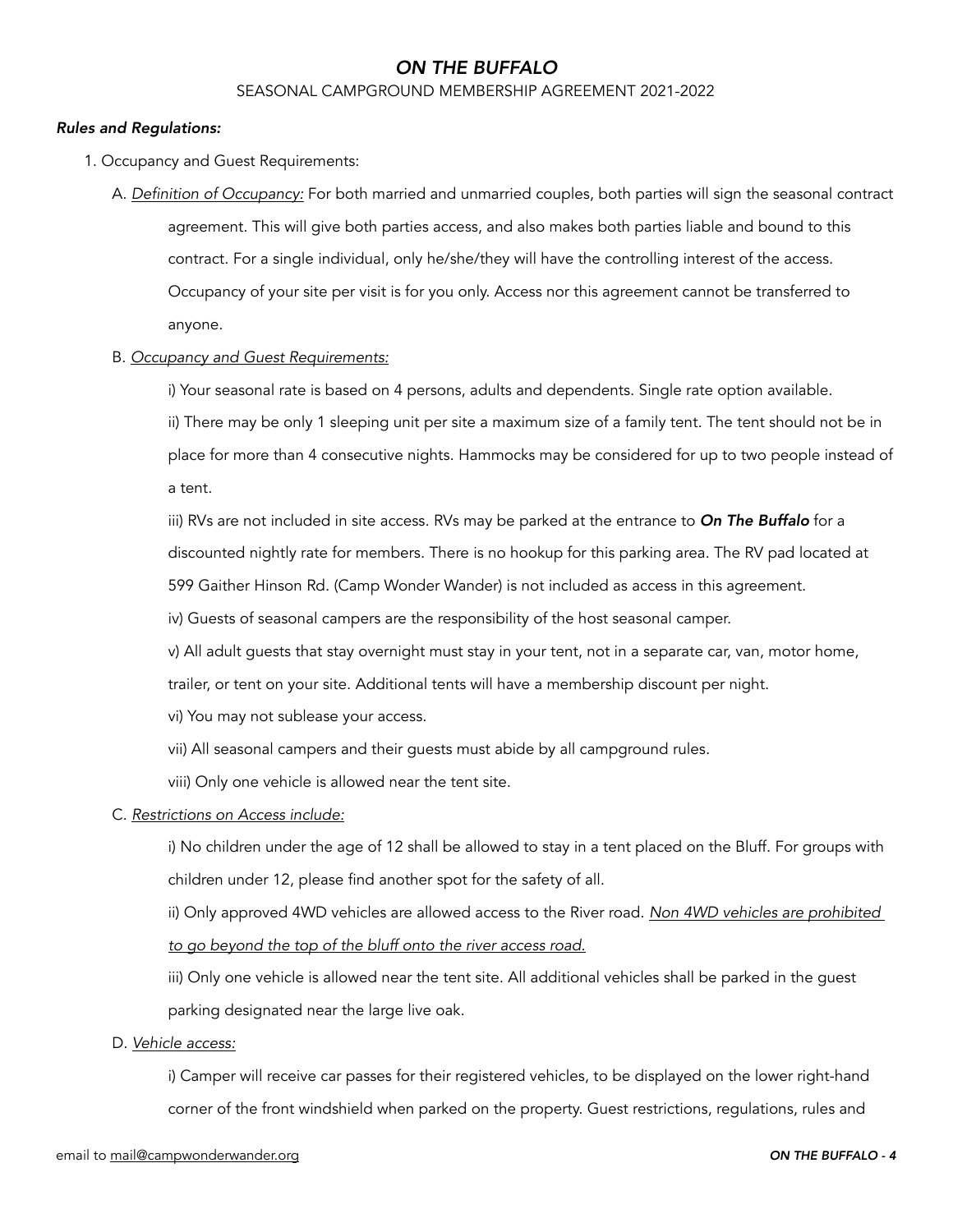### SEASONAL CAMPGROUND MEMBERSHIP AGREEMENT 2021-2022

definitions remain and are in effect, even if they are in your car, payment and registration is expected.

 Please ensure you register all guests. Any failure to comply with car pass rules and/or regulations shall be considered a material breach of the Agreement.

 ii) NO ATVs, Golf Carts, or motor-cross are allowed anywhere on the property. If a motorcycle is considered primary vehicle, it must stay on the designated vehicle lanes. Only manually operated vehicles are allowed on the trails.

 iii) Bicycles are welcome, however, Camper and Guests understand all risks and responsibilities for such activity and agree to hold harmless for any injury or accidents.

 iv) Kayaks are acceptable and there should be no more than 1 kayak per person. All water activities are at the personal risk and responsibility of the Camper and guests.

 v) Only approved 4WD vehicles are allowed on the river road access. *On The Buffalo* is not liable for any vehicle that is unauthorized and gets stuck on the river bed (a tow truck will not be able to retrieve you).

### 2. Pets Policy:

A. Your pets are welcome if they are under control, friendly and quiet.

- B. If there are any other people on the Campground, all pets are required to be on a leash and/or penned at all times (leash can be no longer than 15 ft).
- C. Pets are to be kept inside tent at night, and should not be left unattended at any time. Pets should not be left in vehicles during extreme weather conditions whether hot or cold.
- D. Respect others by cleaning up after your pets. All waste must be taken with you upon departure.
- F. Be sure your pets are up to date on their shots, and have paperwork at request.
- G. Dog Bites: You are liable if your dog bites anyone or engages with other animals on the property.
- H. If these rules are not followed, your pet will have to leave the campground.
- I. Camper understands that this land is inhabited by wild animals and assumes all risks related to this day or night. Pets should not be allowed to track or hunt the wild animals such as armadillos or opossums.
- 3. Miscellaneous:

 A. *Primitive camping.* Until further notice *On The Buffalo* is a primitive campground with no running water or bathroom/shower facilities. Upon request, members can request a pop-up bathroom tent and bucket toilet until there is an outhouse constructed. Please make sure to LNT in regards to human waste.

- B. *Quiet Hours:* Campground quiet hours are from 11:00pm 8:00am.
- C. *NO HUNTING.* Fishing requires the appropriate license that should be shown upon request.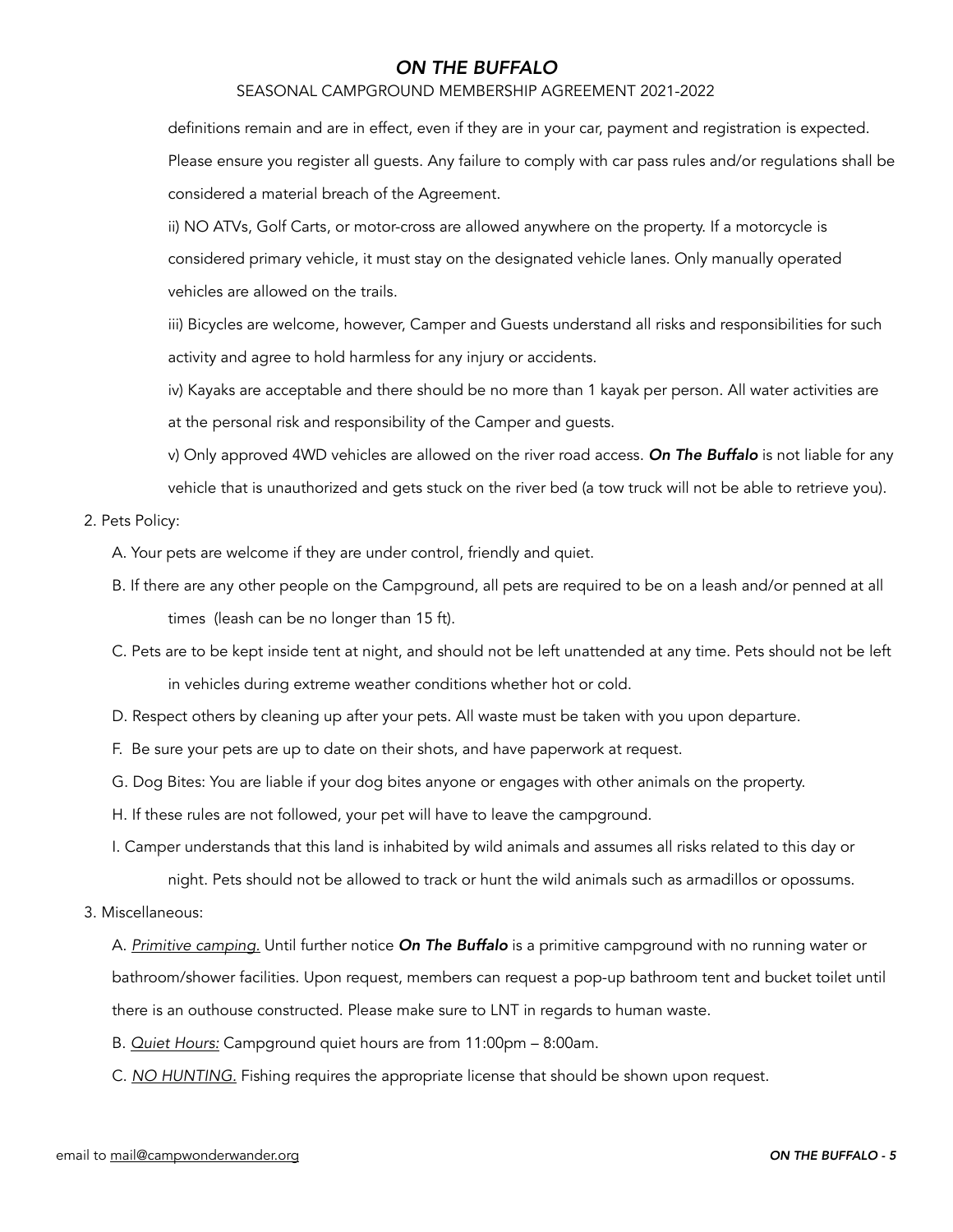#### SEASONAL CAMPGROUND MEMBERSHIP AGREEMENT 2021-2022

 D. *Firearms and Fireworks:* Firearms (including BB guns, Pellet Guns, Cross Bows, Sling Shots, and Paint Ball Guns) are not allowed in the camp. Fireworks of any kind are also not allowed in the camp.

 E. *Drones & Flying Objects* (Quadcopters, Radio-Controlled Aircraft, etc.): Must be flown in accordance with state and federal laws. These must not disturb other guests. Please note on your registration your intention to use a drone. *On The Buffalo* may ask for sharing of images recorded on the property. All promotion of images created should give credit to *On The Buffalo* as the site.

 F. *Temporary recreational installations.* No installations such as zip lines, rope swings or other forms of games or athletic competition shall be allowed. Please consult with *On The Buffalo* for special circumstances and prior approval to any activity requiring items to be tied, hung, etc from trees or pounded into the ground.

G. *Campfires:* Campfires are permitted, but must be attended at all times. Do not burn continuously and be

courteous to your neighbors. Fire rings are not provided. Please make sure to clean up the site upon departure.

H. *Payment:*

 i) CASH/CHECK/TRANSFER only: Credit Cards are not accepted for seasonal payment. You may use a personal check, cash, or money transfer of zelle or venmo.

 ii) Bad Checks: There is a \$50.00 handling fee for returned checks. Your balance due plus the bad check fee is to be paid by cash or money order.

### 4. OTHER CONDUCT:

- A. *Sound/Amplified Music:* Camper and guests agrees to maintain the quiet and serene quality of *On The Buffalo* and will not use amplified music either in a vehicle, plugged into a musical instrument, or a speaker system.
- B. *Art Installations and Landscape:* Camper and guests agree to respect the infrastructure and installations including any art sculptures. Vandalism or alteration of any natural or ephemeral installation will not be tolerated and will be grounds for immediate revocation of rights access.
- C. *NO SMOKING.* No vaping. No drugs. No dealing of any substances.
- D. *LIMITED USE OF ALCOHOL.* Please refrain from excessive alcohol consumption. Must remove all traces.
- E. *Food.* Camper and guests agree to properly maintain all food to be confined and not attract rodents or other wildlife to your area, to your tent, or to your vehicle. Do not feed the wildlife nor leave any food behind.
- F. *Trash.* All trash must be taken upon departure. Any trash left behind or noticed after departure may be grounds for termination of this agreement. The camper and guests SHALL NOT dispose of furniture, mattresses, any bulk items, etc. which will be grounds for immediate termination of this agreement and potential for any legal actions if necessary.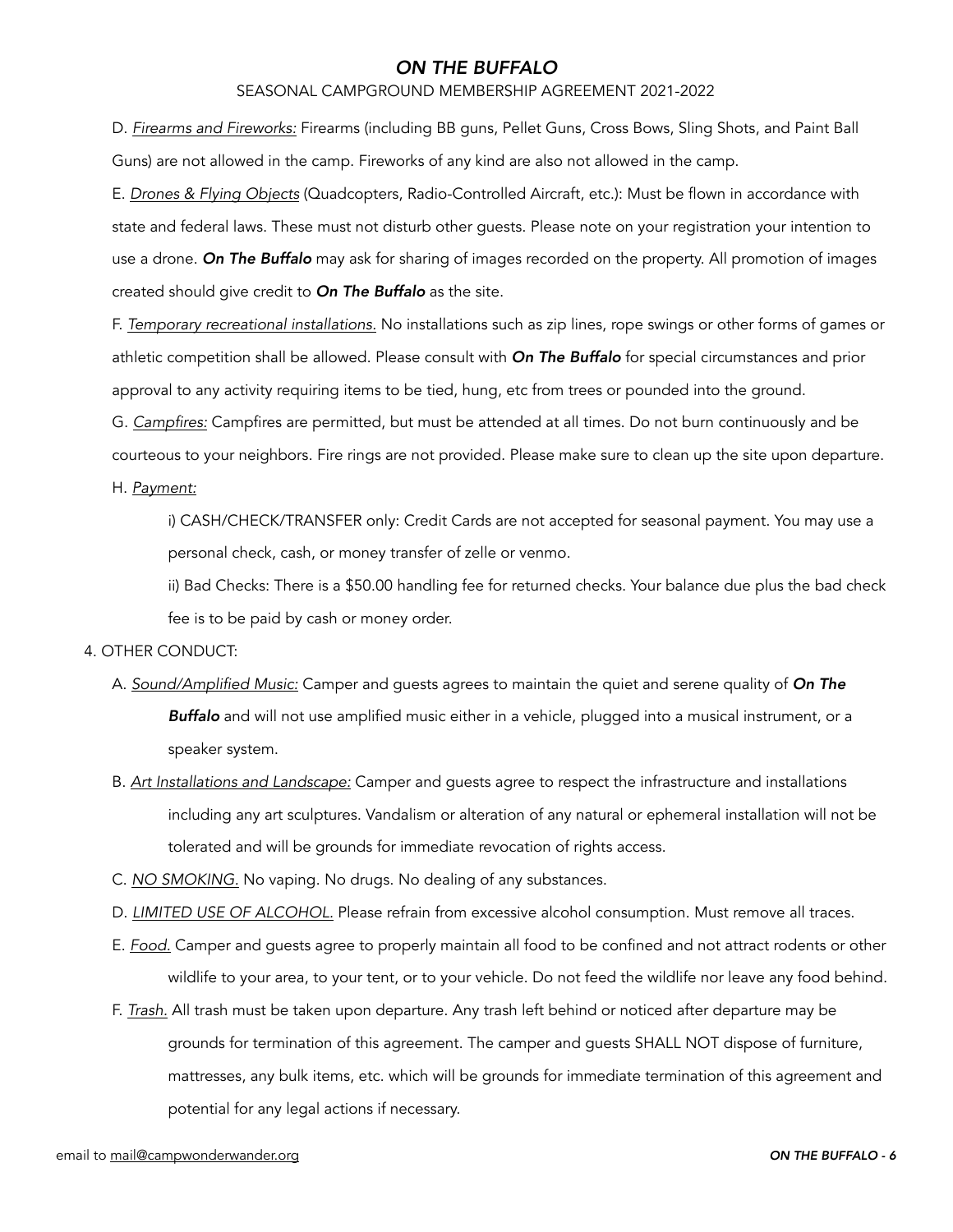### SEASONAL CAMPGROUND MEMBERSHIP AGREEMENT 2021-2022

- G. *Solicitation and Proselytizing Prohibited:* Solicitation and/or contact for sales of products, sales of services, and/or for membership, participation, proselytizing and/or fundraising for any purpose, profit and/or non-profit, religious and/or not-religious, is strictly prohibited. Conduct prohibited under this paragraph shall be considered a material breach of the Agreement.
- H. *No illegal activities.* This will be grounds for immediate termination of this agreement and *On The Buffalo* reserves the right to pursue legal action at minimum of reporting and recording for the purposes of law enforcement duties.
- I. *No nudity.* Please make sure to understand that while the Campground is quiet and isolated, that there may be additional guests or visitors or even activity on the river. This is a family friendly environment, not a nudist colony. Please be respectful.
- J. *Leave nothing behind.* Campers and their guests are obligated to remove everything from their stay during each departure. Cars, equipment, clothing, etc. may not be stored on the property in any place.
- K. *No harassment, bullying, discrimination or other violent conduct* towards others human and non-human will be tolerated. Any violation of this will be cause for immediate removal from *On The Buffalo* Campground and any potential follow-up such as police report or other necessary documentation. If you are a witness to this conduct or the target, please immediately notify *On The Buffalo* via text message, the ring doorbell, or attempt to find the manager across the street.
- L. *Report unusual activity.* Please help be eyes on the Campground by reporting any unusual activity by either human or non-human such as people who may be trespassing or transient (please do not jump to conclusion as there may be people in the artist residency or staying in the Camp Wonder Wander lodge that may be wandering on the Campground.) Please report if you see any stray dogs or unauthorized vehicles so we can attend to the issue.

### 5. NOTICE:

- A. *ARRIVAL:* It is recommended that Camper notify *On The Buffalo* at least one day prior to arrival to register your presence on the Campground. This may be done via text to 9312131901 or email.
- B. *CHECK-IN:* Please make sure to document your check-in by pressing the Ring doorbell at the entrance. Even if no one can answer at the time, your arrival will be recorded. There is no designated arrival time for members.
- C. *First come first serve.* When you register that you will be arriving on a particular day, you will be notified of any registered rentals for particular sites which would be off-limits for your stay that time. Otherwise, each campsite is a first come first serve basis for members.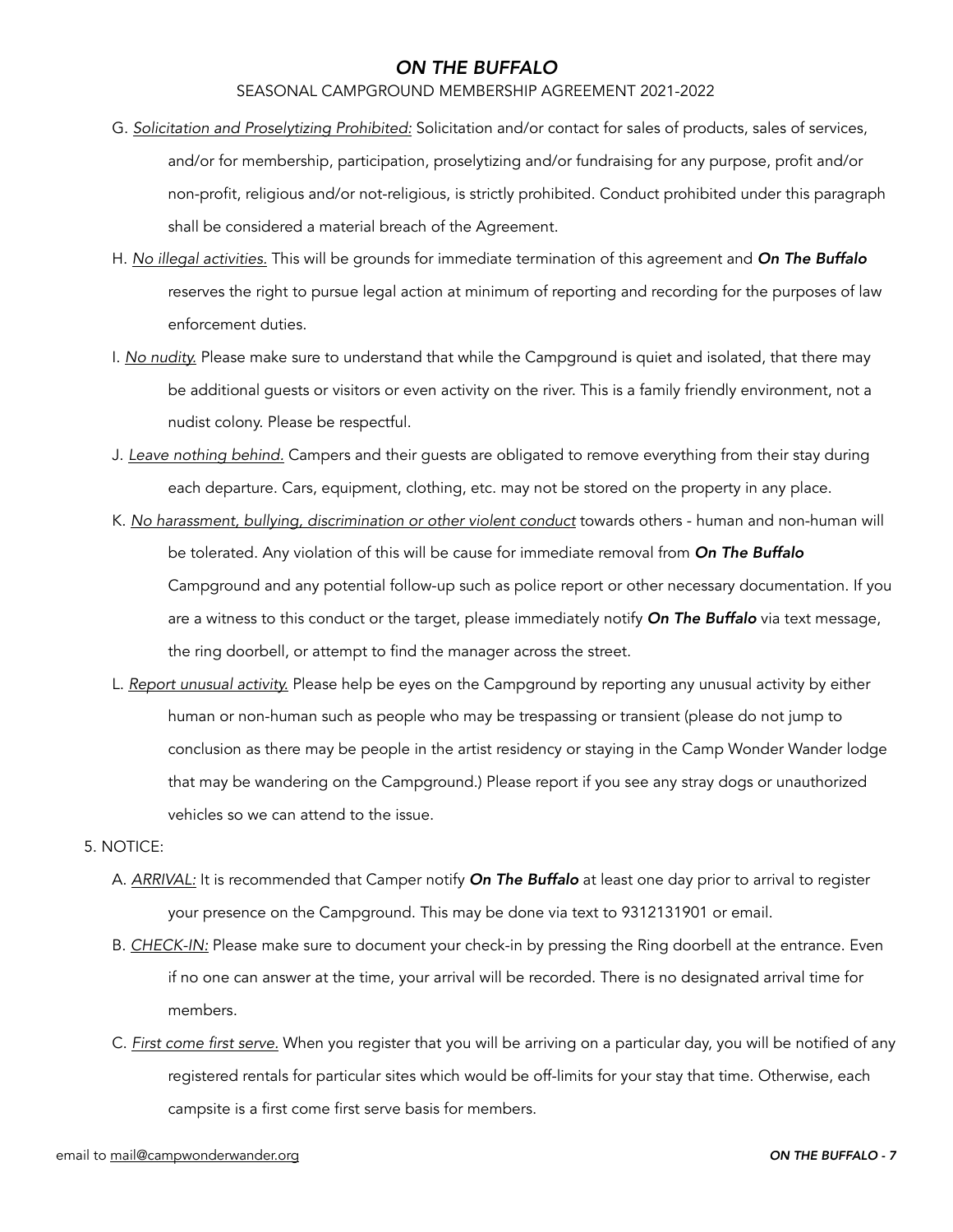### SEASONAL CAMPGROUND MEMBERSHIP AGREEMENT 2021-2022

- C. *DEPARTURE:* As with Check-in, please press the button on the Ring doorbell at the entrance to notify *On The Buffalo* of your departure. There is no designated departure time for members.
- D. *Blackout dates.* On occasion, *On The Buffalo* reserves the right to blackout any date for groups renting the entire property for their event, activity, or other purpose. All members will receive an email within a week of the scheduled group occupancy to ensure the privacy of the rental group.

*Campground's Obligations.* The Campground's goal is to see that all Campers and their Guests enjoy the quiet serenity and recreational opportunities offered by the Campground. To do so, the Campground will provide its Campers and Guests with certain services and amenities, and use its best efforts to assure that all Campers and Guests cooperate in maintenance of the Campground's desired ambience. *On The Buffalo* will limit the amount of memberships to ensure a low density of camping at any one point and to not overwhelm the natural environment.

*Campsite.* The Campground will allow the Camper the quiet and unimpeded use of a Campsite for all lawful purposes consistent with the Campground's Rules. Camper shall not erect any permanent buildings or structures anywhere *On The Buffalo* Campground. Camper may only erect or place a Camping Unit in the form of a tent (or hammock), as defined above, upon the selected Campsite. Camper shall not drive any large vehicle onto the property and car or van camping is only approved at the entrance to the Campground, until further notice, or in future designated sites.

*Campground Common Features and Attractions.* The Campground will allow the Camper to use its common features and attractions, which are shared with all other Campers. Because of varying numbers of Campers, maintenance requirements and weather, there is no guarantee of availability of any common features or attractions. Campers are on notice that there may be art installations created by the artist residency program at the sister site Camp Wonder Wander.

*Maintenance.* The Campground will use its best efforts clean, maintain and repair common areas, pathways, roads and facilities within the limits of the current weather patterns. Camper understands that the objective of *On The Buffalo* Campground is to encourage the growth of natural flora and therefore only certain patches will be mowed at any time to allow for pollination and other aspects of the natural ecology. Camper and guests shall respect the ecology and not drive off of designated lanes on the land. Camper and guests are at their own risk while walking on the Campground, please be mindful of the landscape and potential dangers not limited to poisonous plants or animals.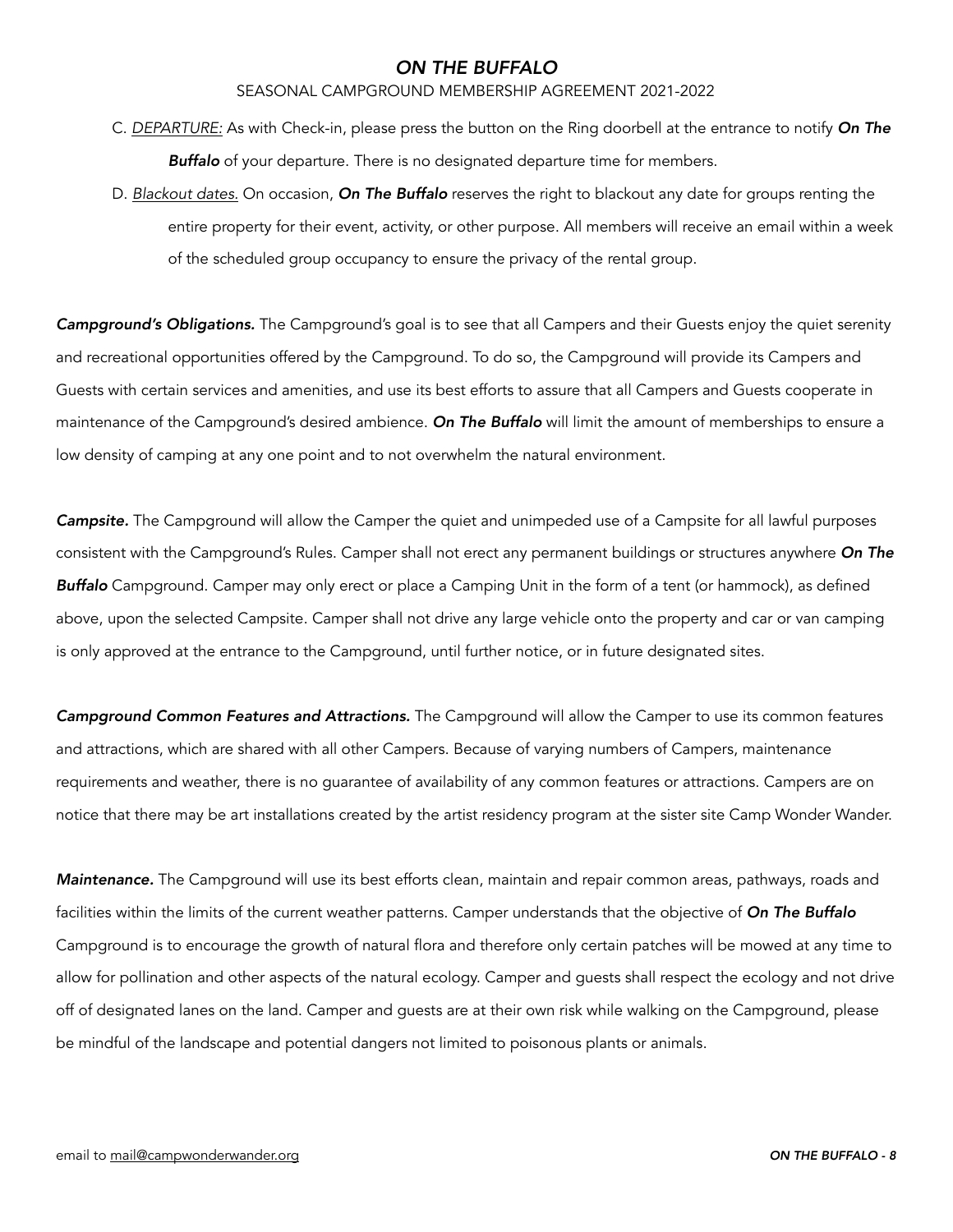### SEASONAL CAMPGROUND MEMBERSHIP AGREEMENT 2021-2022

*Camper's Obligations.* General Obligation. The Camper will use the Campsite in a manner which is safe, orderly, lawful,

sanitary, clean and respectful of the rights of other Campers and of the Campground's property and other Guests.

In addition to this General Obligation, Campers must do all of the following:

- a. The Camper will Pay all deposits, fees and charges when due.
- b. The Camper will assure that all obligations of this Agreement are understood by all of the Campers and Guests, including children. The adult Campers will monitor and supervise all minor Campers to assure that the minors abide by the requirements of this Agreement.
- c. The Camper shall have personal insurance policy that covers all medical and other potential issues. Camper must have liability insurance on all motor vehicles operated on the Campground. The Camper shall provide Insurance provider and account number for reference on the registration.
- d. The Camper and Guests shall abide by all directions of Campground staff, obey all signs and signals on the Campground.
- e. The Camper and Guests shall not enter closed areas or other Campsites without permission and also traverse the land at your own risk including, but not limited to, the river road and the bluff above the river.
- g. The Camper will not have Guests without giving the Campground notice. The Campground may impose a charge for Guests. Guests are under the same rules including no stays longer than 4 consecutive nights.
- h. By signing this Agreement, the Camper acknowledges that the Camper has been given a copy of the Campground Rules. The information provided by the Camper is correct.
- i. The Camper agrees to abide by and follow all applicable state laws, rules and ordinances.

*Limitations On Campground Liability.* The Campground desires to provide Campers with an enjoyable camping experience. However, camping takes place in an outdoor recreational setting. There are aspects of any recreational experience that cannot entirely be controlled or made free of risk. The Campground is not liable for weather conditions, natural events, damages caused by wrongful conduct or carelessness of others, or any other aspects of being outside from injury or illness or encounters with local wildlife or ecology. By signing this Agreement, the Camper acknowledges that by participating in recreational activities, the Camper accepts the risks which are inherent in the recreational activity. The Camper acknowledges the limitations of the liability of the Campground and accepts personal responsibility to take precautions for their own safety while engaged in recreational activities. Campers and guests accept camping privileges with the understanding that all hereby release *On The Buffalo*, and their management and employees of all liability for the loss or damage to property, or injury to he/her/they person arising from his/her/their use of the facility.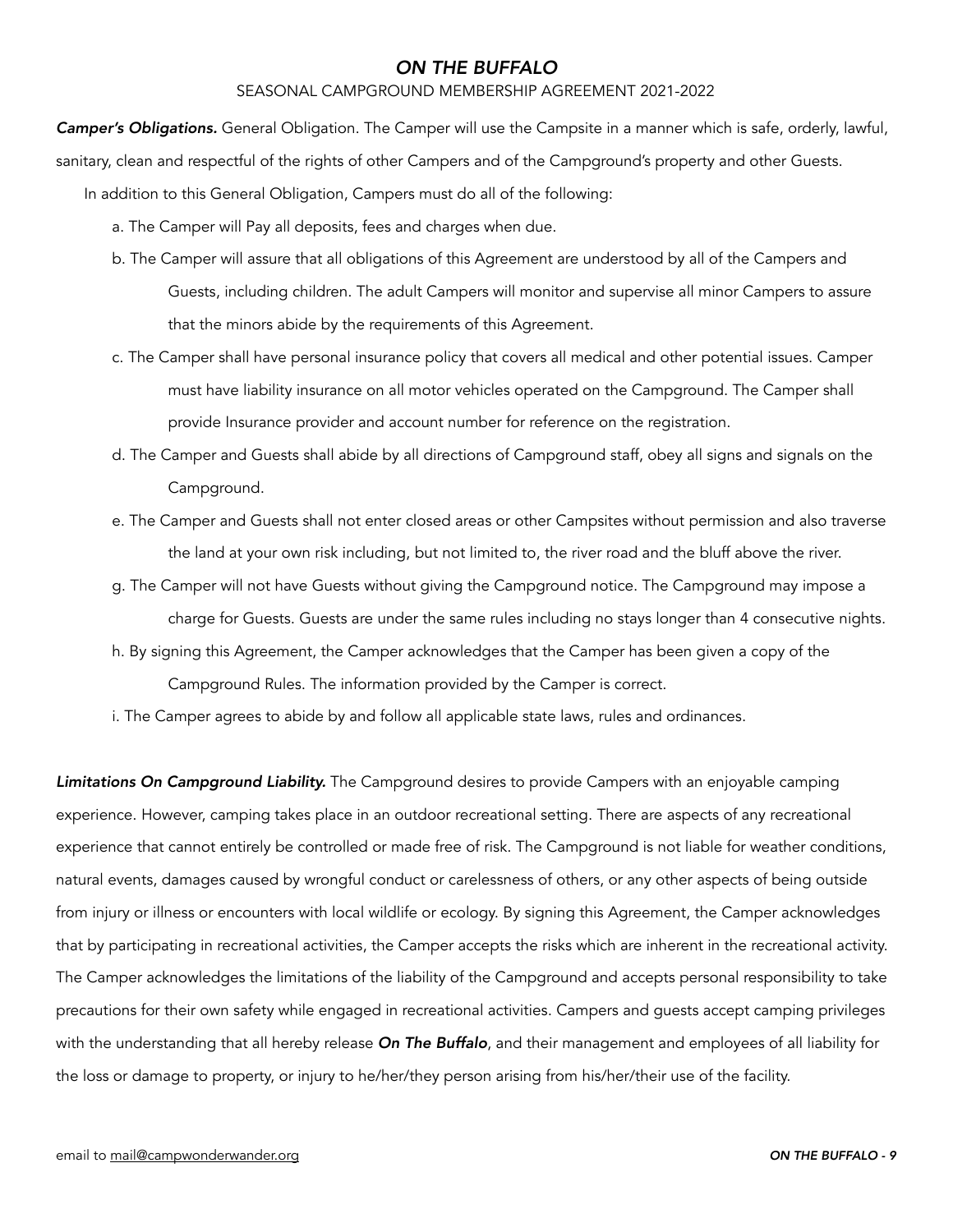#### SEASONAL CAMPGROUND MEMBERSHIP AGREEMENT 2021-2022

*Reimbursement of Campground for Losses Caused by Camper.* In the event that any action or omission of the Camper or Guests or the Camper cause the Campground to pay damages to any other person or party, the Camper shall reimburse the Campground for those damages, as well as the attorneys fees and expenses incurred by the Campground.

*Renewal or Non-Renewal.* Not less than 90 days before this Agreement expires, the Camper shall notify the Campground in writing if the Camper intends to renew this Agreement for the next camping year. Upon renewal, the Camper shall sign a renewal form and place a deposit for the next year. *On The Buffalo* reserves the right to alter the membership fee on an annual basis.

*Termination Of Agreement.* This Agreement terminates on the expiration date. The Campground may determine, for any reason in the Campground's sole discretion, that it is necessary for the Camper to leave the premises of the Campground prior to the scheduled end of the Period. In such an event, the Campground will direct the Camper to leave the Campground. The Camper will be given one (1) day to cease to Occupy the chosen site and Campground including all personal items as no vehicles or other property are to remain on the Campground. In the event of a disturbance of the peace and order of the Campground, the Campground reserves the right to require the Camper to leave immediately. If the Agreement is terminated early, Camper has no right to a refund. *On The Buffalo* shall have the absolute right to terminate and therefore evict any Camper for non-payment of fees, breach of the terms or conditions of this Rental Agreement, violation of any rules and regulations, and any actions which are determined to be detrimental to the proper management of the campground. Remainder of prepaid rental fee will be forfeited.

*On the Buffalo* shall give the Camper five days written notice to cancel contract before expiration of this rental agreement for any reason other than non-payment of fees, breach of the terms or conditions of this rental agreement, or violation of any rules and regulation, which are cause for termination. If *On The Buffalo* Campground gives notice to cancel, the membership fee will be prorated for the remaining term dependent on original payment by the Camper. The Camper shall give *On The Buffalo* five days written notice to cancel before the expiration of this rental agreement. If the Camper gives notice to cancel, the membership fee for the remainder of the season will be forfeited unless *On The Buffalo* decides otherwise. This agreement is non-transferrable.

If *On The Buffalo* Campground is required to start legal proceedings to enforce or recover from the breach, for any term or condition of this written agreement, *On The Buffalo* Campground shall recover from the Camper all costs incurred, together with reasonable attorney fees.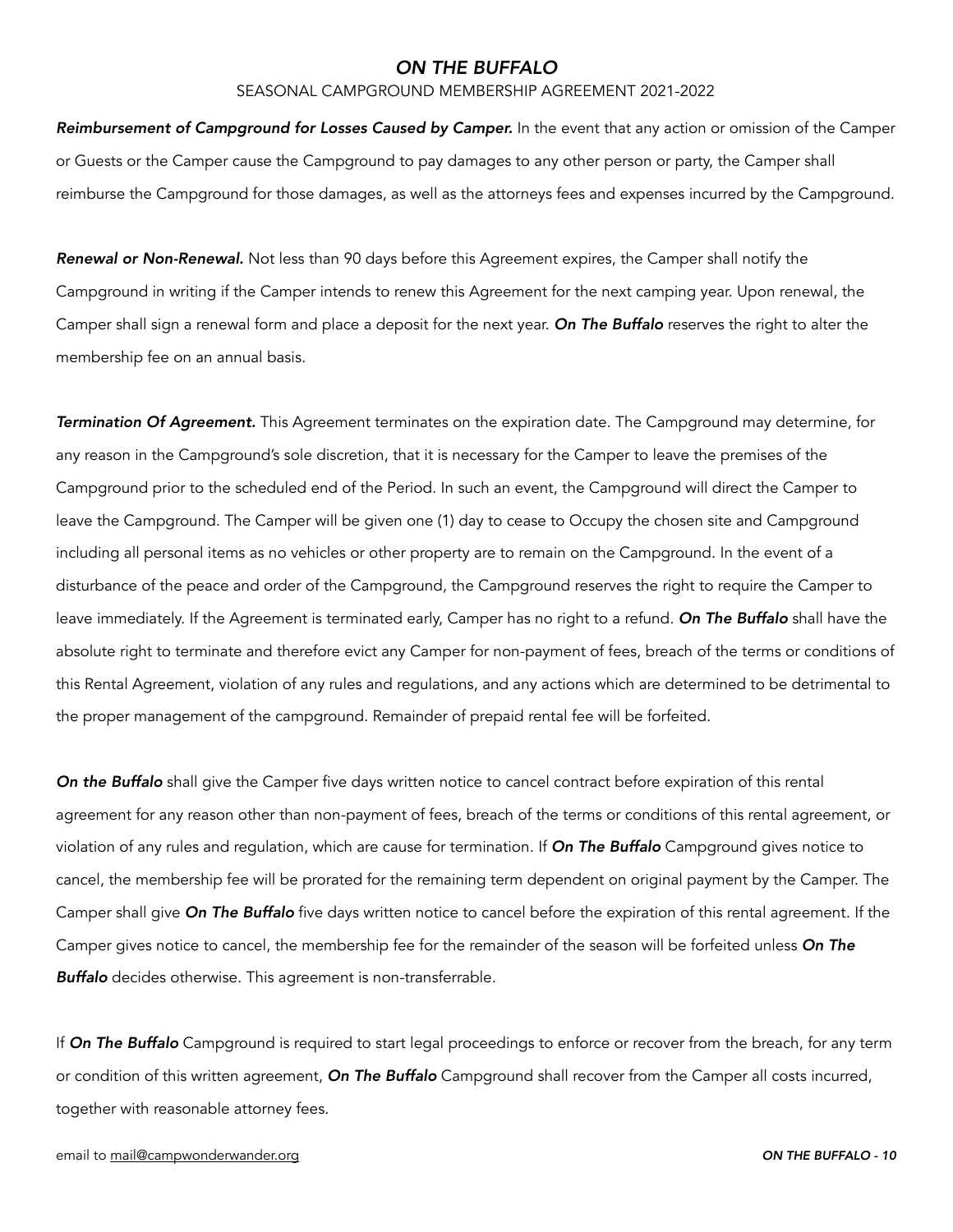### SEASONAL CAMPGROUND MEMBERSHIP AGREEMENT 2021-2022

*Removal Of Units.* No recreational vehicles are allowed to park permanently *On The Buffalo* Campground and will be removed at the cost of the Camper. No recreational vehicles including trailers are allowed past the pine tree lane at the entrance of the Campground.

*Observation of Rules and Regulations.* Camper and Guest shall treat all *On The Buffalo* representatives including any artists-in-residence with courtesy and respect. Camper and Guest are subject to all fees when entering any of *On The Buffalo* property. Camper and Guest must strictly adhere to any and all *On The Buffalo* Rules and Regulations. Camper shall not keep as a Guest any person objectionable to *On The Buffalo*. *On The Buffalo* may, at its sole discretion, ban Camper and Guest from entering upon any of *On The Buffalo*'s property at any time and for any duration if *On The Buffalo* deems that Camper's and/or Guest's conduct has been unacceptable, threatening, unsafe, or illegal. *On The Buffalo* may not prohibit Camper from entering upon of *On The Buffalo*'s property and traveling upon the Campground roads for the strict and sole purpose of accessing Camper's personal belongings that must be immediately removed. Reentry upon *On The Buffalo* property by a Camper that has been banned shall be considered a material breach of the Agreement.

*No Transfers or Assignments of Agreement.* This Agreement is solely between the Camper and the Campground. The Camper may not transfer this Agreement to any other person or persons, or assign the Camper's obligations to any other person. Camper shall not rent the any part of *On The Buffalo* to any individual or group. All guests should be registered with *On The Buffalo*, and may not stay longer than 4 consecutive nights. Camper may not list the *On The Buffalo* on a sharing site such as RV share, HipCamp, Outdoorsy, Air BnB, VRBO, or any other service or advertising forum. This Agreement is not assignable or transferable. Unapproved and unauthorized renting shall be considered a material breach of the Agreement and *On The Buffalo* reserves the right to seek legal guidance for any potential legal proceedings. The Camper agrees to use the premises for camping only, and does certify that their access cannot be sublet, or used by anyone else. Guests are permitted at the campsite only if the Camper (or an adult family member) is present.

*General Terms and Conditions.* The Campground may not be deemed to have waived any requirement of this Agreement by failing to enforce terms of the Agreement. This Agreement, together with the Rules adopted by the Campground, are the contract between the Campground and the Camper. No oral modifications of this Agreement control. If any provision in this Agreement is invalidated by any law or court order, the remaining portion of the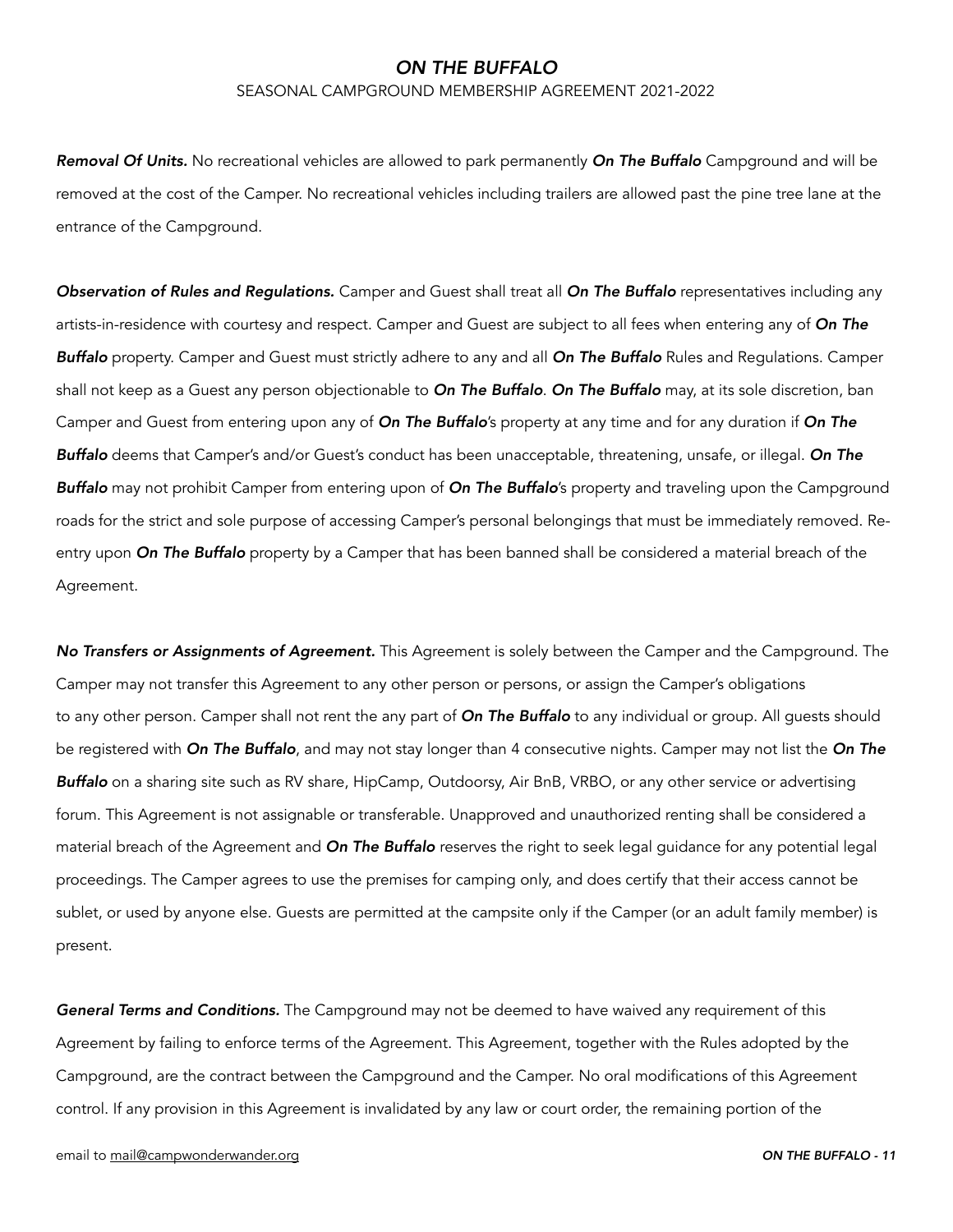#### SEASONAL CAMPGROUND MEMBERSHIP AGREEMENT 2021-2022

Agreement shall continue to apply. All disputes involving the Agreement are to be resolved in the Circuit Court for the County in which the Campground is located. Any discussions, questions or modifications of the terms and conditions of the Camper's admission to the Campground have been integrated into this Agreement.

*Material Breach or Default.* A material breach or other default by Camper of any condition of the Agreement shall allow *On The Buffalo* to terminate the Agreement immediately. *On The Buffalo* may choose not to terminate the Agreement upon Camper's material breach or default without affecting *On The Buffalo*'s right to terminate the Agreement upon a subsequent material breach or default. Upon Camper's failure to remove personal property within the prescribed time limits after termination of the Agreement, Camper shall be considered to be trespassing. *On The Buffalo* may seek relief from a Court for ejectment and removal of a Camper and Camper's vehicles and personal property, together with damages, including any fees owed and not paid.

*Release of Claims and Indemnity.* In consideration of the mutual promises contained herein and other good and valuable consideration, Camper and Camper's spouse/partner, if applicable, on his/her/their behalf and on behalf of his/ her/their minor children, if applicable, for themselves, his/her/their heirs, legal representatives and assigns, release and forever discharge *On The Buffalo*, its successors and assigns, of and from any and all causes of action, claims, demands, costs, loss of services, expenses, compensation, and all consequential damages, on account of, or in any way growing out of, any and all known and unknown personal injuries, death, and property damage resulting from his/her/their entry upon and occupation of the Campsite and entry upon or use of *On The Buffalo*'s facilities. Camper shall indemnify *On The Buffalo* and shall hold *On The Buffalo* harmless from and against any and all claims, actions, damages, liabilities, expenses, including attorney's fees, in connection with any occupant, invitee or guest in, upon, or at *On The Buffalo* and/or the seasonal site or any part thereof, due wholly or in part to any omission of Camper, Camper's invitees and/or guests, including, without limitation, any accident, injury or damage due to any person or property, or by reason of Camper's breach or default in the performance of Camper's obligations under the Agreement. If *On The Buffalo*, its owners, agents and/or employees shall be made a party to any litigation commenced by or against Camper, Camper shall protect and hold *On The Buffalo*, its owners, agents and/or employees harmless, and pay all costs, expenses and attorney's fees incurred or paid by *On The Buffalo*, its owners, agents and/or employees in connection with such litigation. Camper's indemnification under this Section shall survive the expiration or termination of the Agreement. Camper expressly waives any claims against *On The Buffalo*, its owners, agents and/or employees to the extent that any damages are covered by any applicable policy of insurance which provides coverage to Camper, including but not limited to, subrogation claims arising from any insurance payments made by or on behalf of Camper's insurers.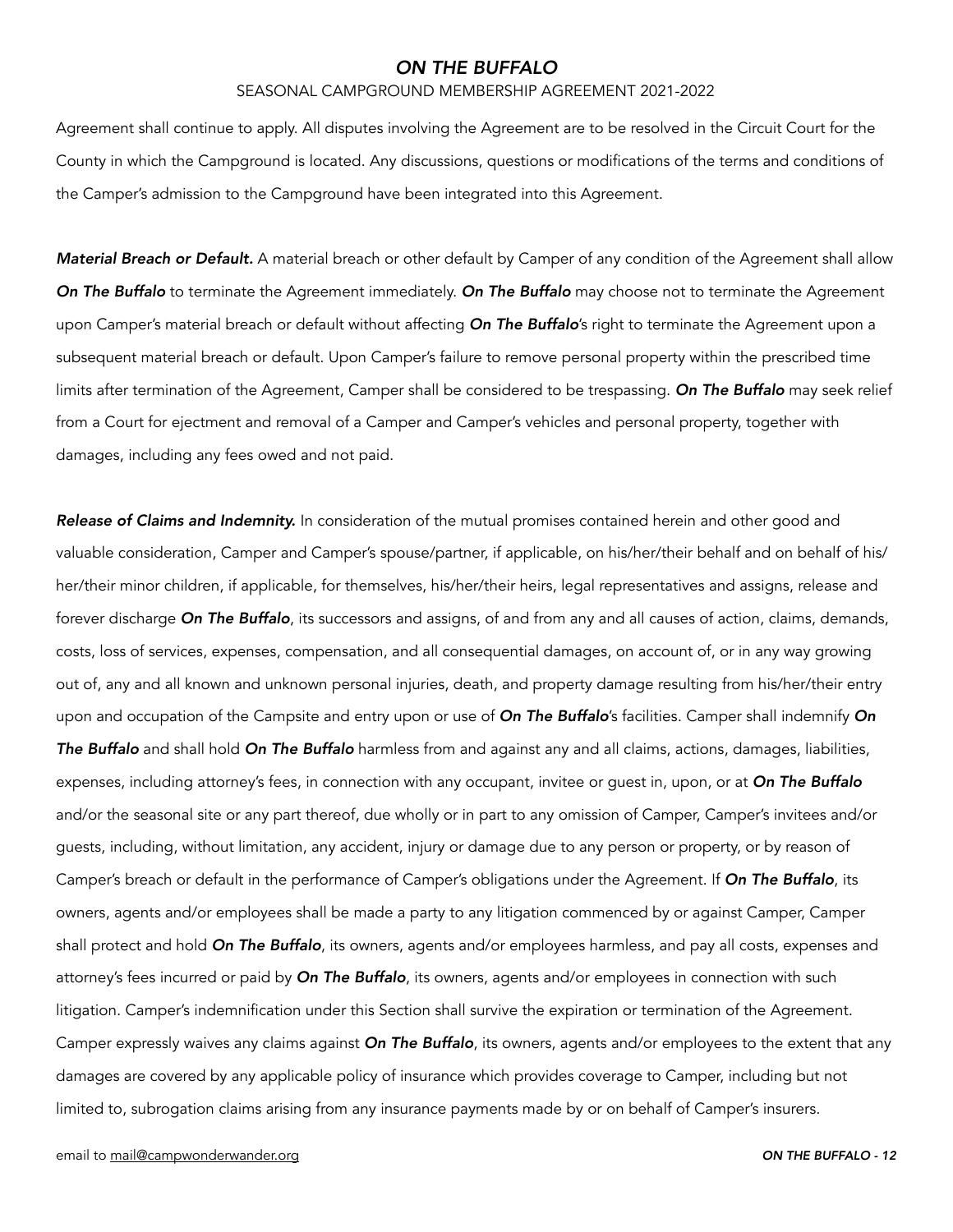### SEASONAL CAMPGROUND MEMBERSHIP AGREEMENT 2021-2022

### *Membership benefits.*

- Access by Camper to *On The Buffalo* at any time during the membership term, either by day or by night with a 4 night consecutive limit at any time.
- Access by Camper to the exclusivity of particular location on the Buffalo river for water activities.
- Access for 1 car/truck and up to 4 people per visit including 1 tent and 4 people for overnight stays (which is \$80 a night without membership).
- Discount of 25% per day or night for up to 4 additional guests (ie. overnight \$15 instead of 20)
- Discount of 25% of extra vehicle parking
- Discounted RV boon docking in designated area / entrance
- Up to 20% discount on lodging at Camp Wonder Wander based on availability and size of group
- Up to 20% discount for group event *On The Buffalo* with pre-planning and organizing at least 30 days prior to date.
- Priority access to deluxe option riverfront parking \$40/ visit instead of \$75 for 4wd (per vehicle max 3)
- Shuttle service for kayaking drop-in to Texas Bottoms or pick-up at Topsy for \$20 per ride. Additional shuttle options receive discount with at least 48 hours notice.
- \$25/per person rate for Kayak day rental
- Discount on fishing access

Access to the camp is unlimited, but campsites must be reserved at least 21 days ahead of time for absolute priority while 7 days is recommended. Must notify of your arrival/departure for reservation management. And register the vehicles that will be used on an annual basis with tag number, description.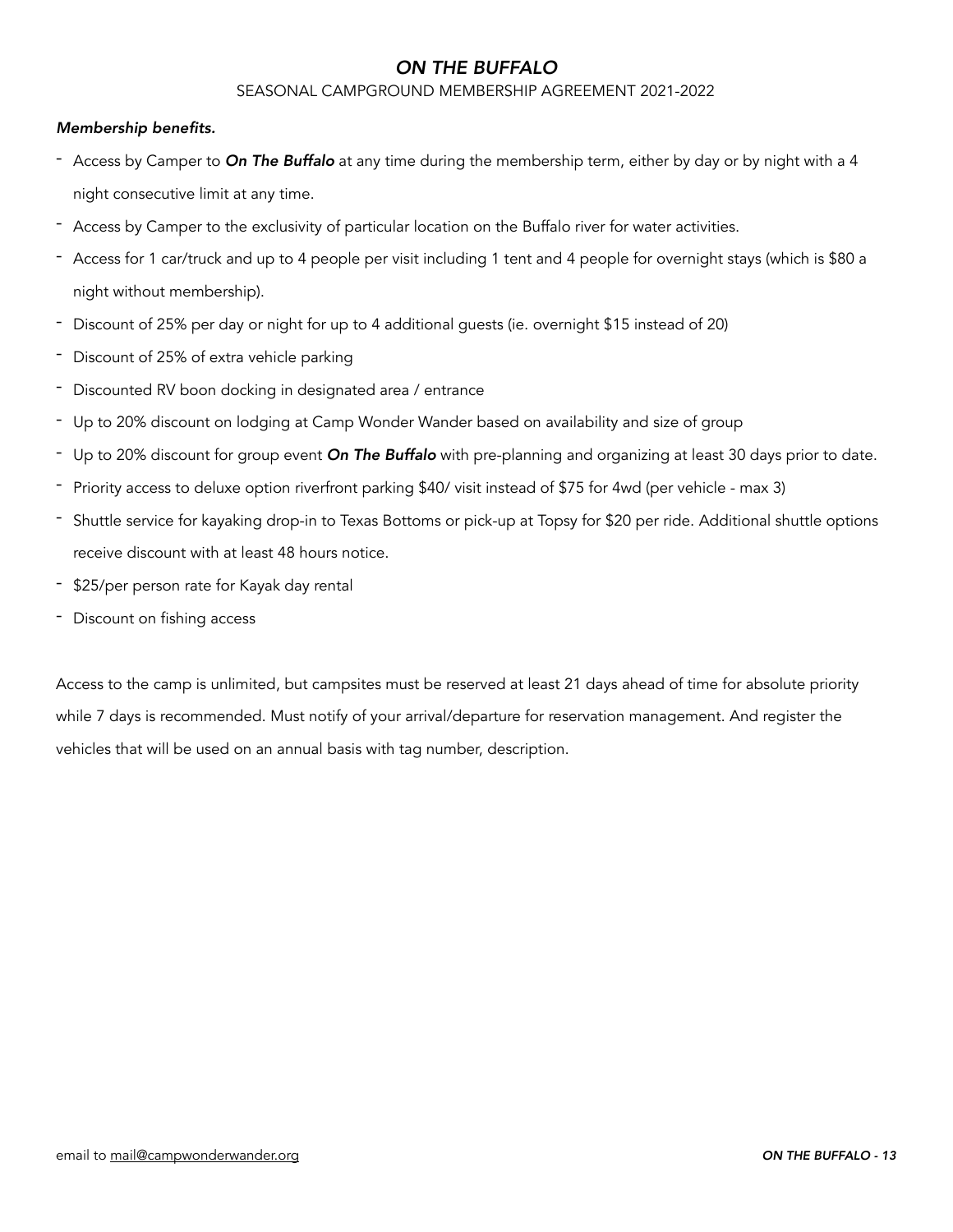### SEASONAL CAMPGROUND MEMBERSHIP AGREEMENT 2021-2022

*Rates.* The Camper will Pay the Campground the following fees. Start date will not be assigned until full payment is received by *On The Buffalo*.

*ANNUAL RATE* paid once a year. Start and end date based on membership agreement rate. Note that this fee may

change at the time of the renewal. Please make note to access the most recent membership contract.

 solo Campground access- \$250 family (4) campground access - \$600 family (7) campground access - \$750 (limited time offer) fishing access add \$40 per person

*6 MONTHS* paid at the start of any 6 month period.

 solo Campground access- \$175 family (4) campground access - \$400 family (7) campground access - \$600 (limited time offer) fishing access add \$30 per person

*PEAK SEASON:* May 1 - Sept 30 (if purchased during 2021, this may flow into 2022. After September 30, 2021, all Peak Season options will be calendar based starting 2022).

 solo Campground access- \$200 family (4) campground access - \$450 family (7) campground access - \$650 fishing access add \$30 per person

*Taxes.* All membership fees will be subjected to Tennessee state and local sales tax = 9.25%

*Term, Renewal, and License Fee.* The term of the Agreement shall begin at the time of final payment, hereinafter referred to as the "commencement date", and shall terminate at the appropriate length based on membership term, hereinafter referred to as the "expiration date". This agreement terminates on the earlier of the Expiration Date or the date of the removal in the case of early termination. If the agreement is terminated early for any reason, Camper has no right to a refund. *The Agreement is not renewable and in the event the parties desire to contract again, a new Agreement must be executed.*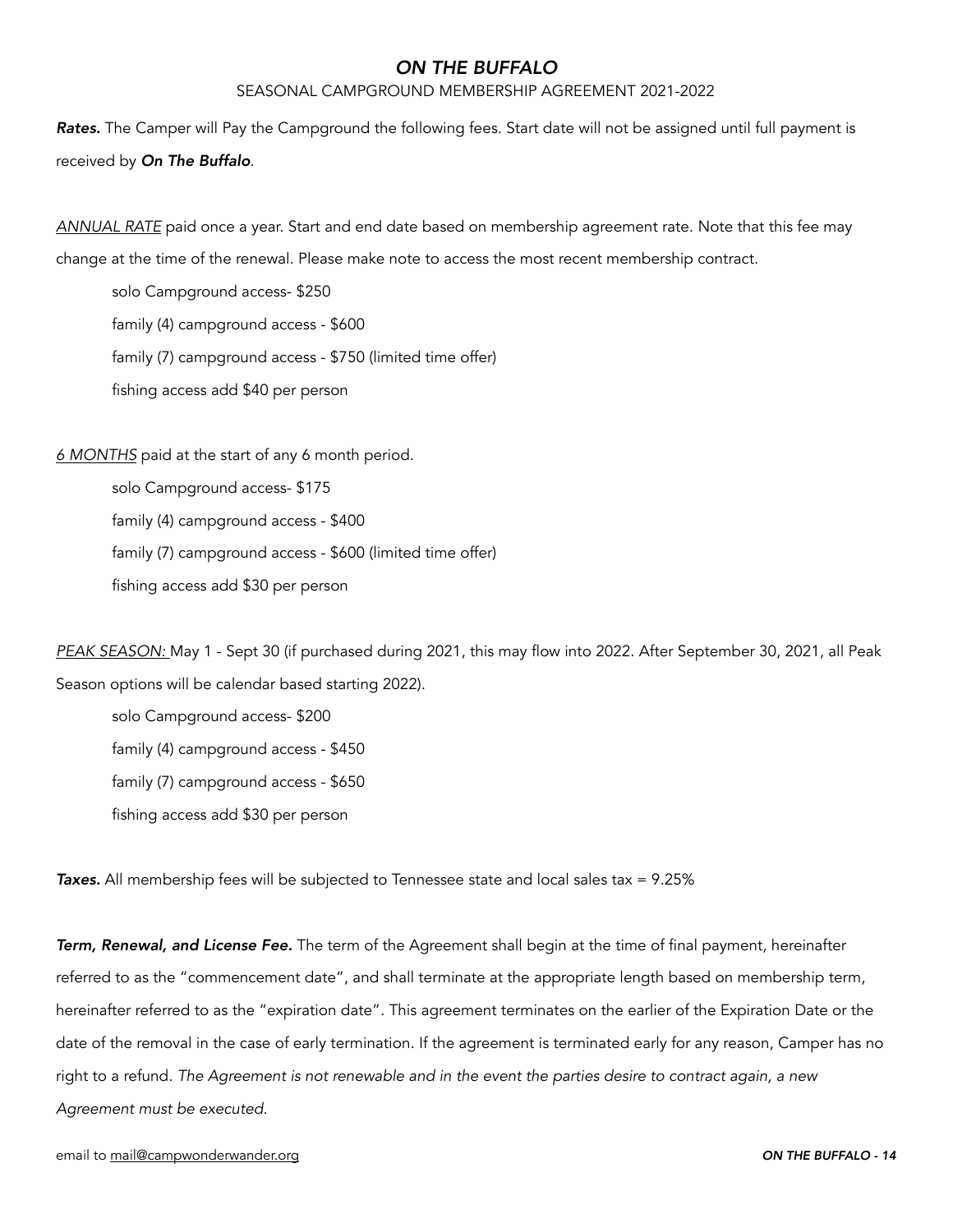SEASONAL CAMPGROUND MEMBERSHIP AGREEMENT 2021-2022

*Entire Agreement.* The parties agree that the Agreement and any documents incorporated by reference constitute the entire agreement between the parties. Any amendments or modifications to the Agreement must be in the form of a written document which must be signed and dated by the parties. The undersigned Campers understand that our admission to *On The Buffalo* may be terminated by the Campground at any time in the sole discretion of the Campground. If terminated, we agree to leave without judicial process. By signing this Agreement, Camper acknowledges having read the Agreement, and agrees to all terms herein.

We agree to the conditions and provisions of this Agreement, and agree to comply with them. We further agree that we *will inform our minor children and guests of the requirements of this Agreement, and be responsible for their behavior and demeanor at the Campground.* 

*We understand that our admission to the Campground may be terminated by the Campground, at any time in the sole discretion of the Campground.*

\_\_\_\_\_\_\_\_\_\_\_\_\_\_\_\_\_\_\_\_\_\_\_\_\_\_\_\_\_\_\_\_\_\_\_\_\_\_\_\_\_\_\_\_\_\_\_\_, \_\_\_\_\_\_\_\_\_\_\_\_\_\_\_\_\_\_\_\_\_\_\_\_\_\_\_\_\_\_\_\_\_\_\_\_\_\_\_\_\_\_\_\_\_\_\_\_\_\_\_

Dated:  $\Box$ 

FOR THE CAMPERS (adults over age of 18):

FOR THE CAMPGROUND:

 $\%$ 

Make Payment to:

Venmo: @wonderwanderful

Zelle: 931-213-1901

Cash or Check options please email for arrangement.